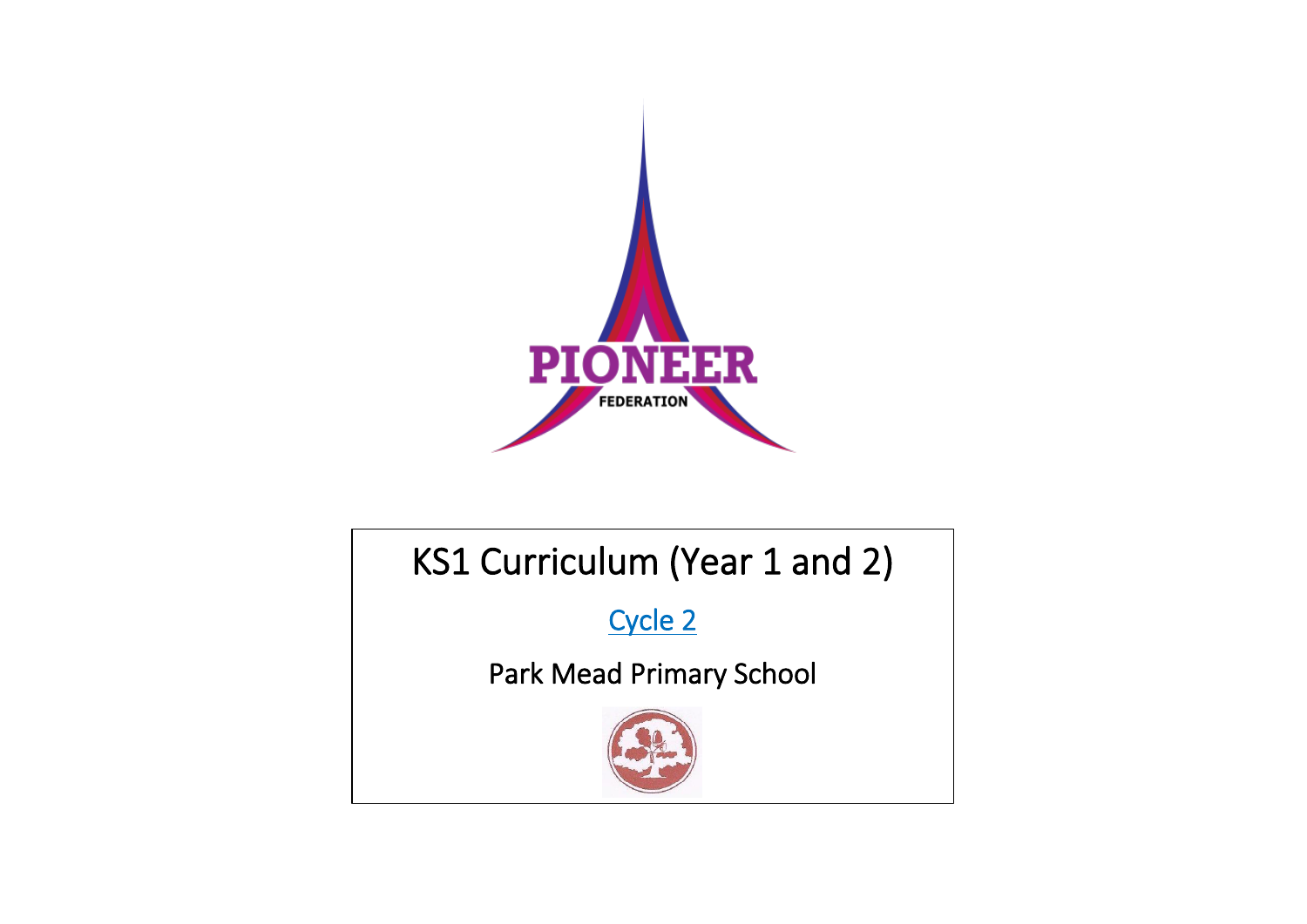## KS1 Curriculum (Year 1 and 2)

|                                                                                                        | Term 1                                                                                                                                                                                                                                                                                                                                                                                                                                   | Term 2                                                                                                                                                                                                                                                                                                                                                                                                                                                                                                                                 | Term <sub>3</sub>                                                                                                                                                                                                                                                                                                                                                                                                                                                                                           | Term 4                                                                                                                                                                                                                                                                                                                                                                                                                                                                                                         | Term 5                                                                                                                                                                                                                                                                                                                                                                                                                                                        | Term 6                                                                                                                                                                                                                                                                                                                                                                                                                                                                                                      |
|--------------------------------------------------------------------------------------------------------|------------------------------------------------------------------------------------------------------------------------------------------------------------------------------------------------------------------------------------------------------------------------------------------------------------------------------------------------------------------------------------------------------------------------------------------|----------------------------------------------------------------------------------------------------------------------------------------------------------------------------------------------------------------------------------------------------------------------------------------------------------------------------------------------------------------------------------------------------------------------------------------------------------------------------------------------------------------------------------------|-------------------------------------------------------------------------------------------------------------------------------------------------------------------------------------------------------------------------------------------------------------------------------------------------------------------------------------------------------------------------------------------------------------------------------------------------------------------------------------------------------------|----------------------------------------------------------------------------------------------------------------------------------------------------------------------------------------------------------------------------------------------------------------------------------------------------------------------------------------------------------------------------------------------------------------------------------------------------------------------------------------------------------------|---------------------------------------------------------------------------------------------------------------------------------------------------------------------------------------------------------------------------------------------------------------------------------------------------------------------------------------------------------------------------------------------------------------------------------------------------------------|-------------------------------------------------------------------------------------------------------------------------------------------------------------------------------------------------------------------------------------------------------------------------------------------------------------------------------------------------------------------------------------------------------------------------------------------------------------------------------------------------------------|
| (Texts that MUST be covered are underlined, others are offered as options for teacher/class selection) | Heads, Shoulders, Knees and<br>Toes (All About Me)<br>Event: Dentist/Doctor visitor<br>Key Texts: Funny Bones, The<br><b>Growing Story, Non-Fiction</b><br>History: Timeline of my life,<br>my family history<br><b>Science: Animals including</b><br>humans (Human Body focus)<br>Computing: 2.1 Coding.<br><b>Art/DT: Illustrations</b><br>RE: What is God like?<br>Music: Songs about me<br>PSHE: Being me in the world<br>PE: Hockey | What happens where I live?<br>Event: Abbotts Wood visit.<br>Walk to local park<br>Key Texts: Non-Fiction focus,<br>Local Authors: A.A. Milne<br>(Winnie the Pooh) Armitage<br>(The Lighthouse Keeper)<br>Geography: How has my<br>local area changed? Atlas<br>work, Christmas around the<br>world<br>Science: Living things and<br>their habitats<br><b>Computing: 1:1 Online</b><br>Safety 1.2 Grouping and<br>Sorting<br>Art/DT: Artist focus from<br>different countries<br><b>RE: Understanding</b><br>Christianity - INCARNATION | <b>Dinosaurs</b><br>Event: Jewish Visitor<br>Key Texts: Harry and his<br><b>Bucketful of Dinosaurs,</b><br>Brave Dinosaur,<br><b>Tyrannosaurus Drip</b><br>History: Prehistoric England<br>Timelines, 'BC'<br>Science: Scientific enquiry<br>linked to materials<br>Computing: 1.5 Maze<br><b>Explorers</b><br>Art/DT: Landscapes<br>Making fossils?<br><b>RE:</b> Other Faiths - Islam<br>Music: Music inspired by<br>dinosaurs/Exploring<br>percussion<br><b>PSHE:</b> Dreams and Goals<br>PE: Gymnastics | <b>Dinosaurs</b><br>Event: Paradise Park Trip<br>Key Texts: Harry and his<br><b>Bucketful of Dinosaurs,</b><br>There's a T-rex in Town,<br>Diplodocus in the Den<br>Geography: Changes in<br>landscape over time,<br>volcanoes, climate change<br>Science: Use of everyday<br>materials<br><b>Computing: 2.4 Questioning</b><br>Art/DT: clay models<br><b>RE: Understanding</b><br>Christianity - SALVATION<br>Music: Compose own music<br>about dinosaurs/ using<br>notation<br>PSHE: Healthy Me<br>PE: Dance | <b>Explorers</b><br>Event: Forest School<br>Key Texts: Man Fish, Lost<br>and Found,<br>History: Who discovered<br>where? Explorers around the<br>world<br><b>Geography: Nocturnal</b><br>animals, map work<br>Science: Plants<br>Computing: 1.9 Technology<br>2.3 Spreadsheets<br>Art/DT: sewing<br><b>RE: Understanding</b><br>Christianity - CREATION<br><b>Music: Exploring different</b><br>periods of music<br><b>PSHE: Relationships</b><br>PE: Cricket | <b>Castles and Coasts</b><br>Event: Lewes Castle<br>Key Texts: Castle non-<br>fiction, The Kiss that<br>Missed, Fairytales (classics),<br>twisted fairy tales, Beaver<br>Towers<br><b>History: Battle of Hastings</b><br>Geography: castles and<br>coasts nearby<br><b>Science: Animals including</b><br>humans<br><b>Computing: 2.5 Effective</b><br>Searching 2.8 Presenting<br>ideas<br>Art/DT: portraits<br><b>RE:</b> What is important for<br>Jewish children?<br>Music: Songs linked to the<br>topic |
|                                                                                                        |                                                                                                                                                                                                                                                                                                                                                                                                                                          | Music: Local music and<br>musicians/ Nativity songs<br>PSHE: Celebrating Difference<br>PE: Ball Games, Dance                                                                                                                                                                                                                                                                                                                                                                                                                           |                                                                                                                                                                                                                                                                                                                                                                                                                                                                                                             |                                                                                                                                                                                                                                                                                                                                                                                                                                                                                                                |                                                                                                                                                                                                                                                                                                                                                                                                                                                               | PSHE: Changing Me<br>PE: Athletics                                                                                                                                                                                                                                                                                                                                                                                                                                                                          |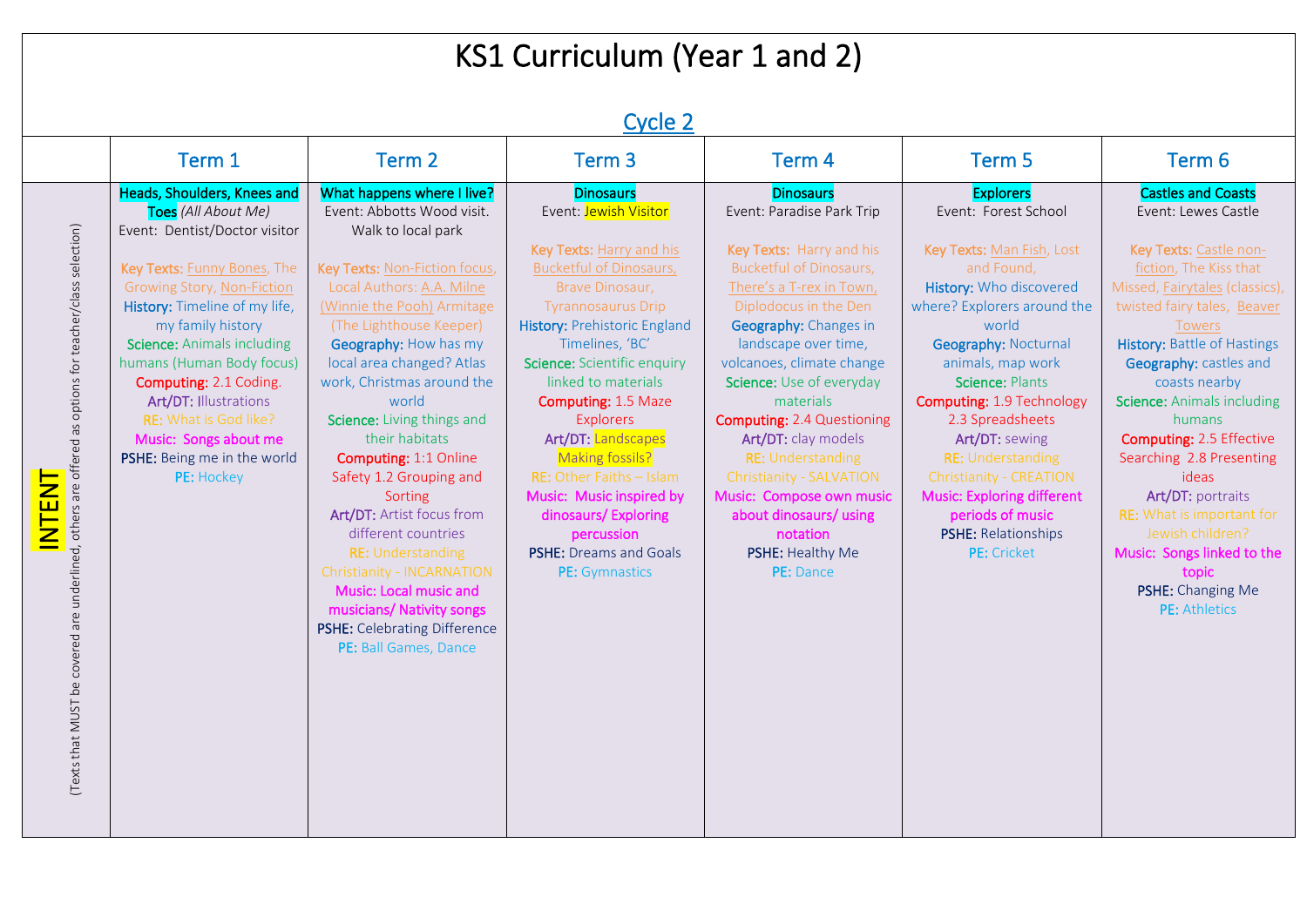| <b>Skills</b><br>Science<br>IMPLEMENTATION: | Animals including humans<br>(human body focus)<br>Notice that animals.<br>including humans, have<br>offspring which grow into<br>adults<br>Find out about the basic<br>$\bullet$<br>needs animals, including<br>humans, for survival<br>(water, food and air)<br>Describe the importance<br>of hygiene<br>Describe the importance<br>for humans of exercise<br>and eating the right<br>amounts of different<br>types of food<br>Gather and record data to<br>help in answering<br>questions<br>Observe closely, using<br>simple equipment | Living things and their habitats<br>Explore and compare the<br>$\bullet$<br>differences between things that<br>are living, dead and things that<br>have never been alive<br>Identify that most living things live<br>in habitats to which they are suited<br>and describe how different<br>habitats provide for the basic<br>needs of different kinds of animals<br>and plants and how they depend<br>on each other<br>• Identify and name a variety of<br>plants and animals in their<br>habitats, including micro-habitats<br>Describe how animals obtain their<br>food from plants and other<br>animals, using the idea of a simple<br>food chain, and identify and name<br>different sources of food. | <b>Scientific Enquiry</b><br>• Asking simple questions<br>and recognising that they<br>can be answered in<br>different ways<br>• Observing closely, using<br>simple equipment<br>• Performing simple tests<br>Identifying and classifying<br>$\bullet$<br>Using observations and<br>ideas to suggest answers<br>to questions<br>Gathering and recording data<br>to help in answering questions | Use of everyday materials<br>Identify and compare the suitability<br>of a variety of everyday materials<br>• Compare the uses of everyday<br>materials<br>Observe closely, identifying and<br>$\bullet$<br>classifying the uses of different<br>materials<br>• Find out how the shapes of solid<br>objects made from some materials<br>can be changed<br>Ask simple questions and recognise<br>that they can be answered in<br>different ways<br>Gather and record data to help in<br>$\bullet$<br>answering questions | <b>Plants</b><br>Observe and describe how seeds<br>$\bullet$<br>and bulbs grow into mature plants<br>• identify and name a variety of<br>common wild and garden plants,<br>including deciduous and evergreen<br>trees<br>identify and describe the basic<br>$\bullet$<br>structure of a variety of common<br>flowering plants, including trees.<br>• Find out and describe how plants<br>need water, light and a suitable<br>temperature to grow and stay<br>healthy Observe changes over time<br>and begin to notice patterns | Animals including humans (animal<br>focus, comparing to humans)<br>• identify and name a variety of<br>common animals including fish,<br>amphibians, reptiles, birds and<br>mammals<br>· identify and name a variety of<br>common animals that are<br>carnivores, herbivores and<br>omnivores<br>• describe and compare the<br>structure of a variety of common<br>animals (fish, amphibians,<br>reptiles, birds and mammals,<br>including pets)<br>• identify, name, draw and label<br>the basic parts of the human<br>body and say which part of the<br>body is associated with each<br>sense. |
|---------------------------------------------|-------------------------------------------------------------------------------------------------------------------------------------------------------------------------------------------------------------------------------------------------------------------------------------------------------------------------------------------------------------------------------------------------------------------------------------------------------------------------------------------------------------------------------------------|-----------------------------------------------------------------------------------------------------------------------------------------------------------------------------------------------------------------------------------------------------------------------------------------------------------------------------------------------------------------------------------------------------------------------------------------------------------------------------------------------------------------------------------------------------------------------------------------------------------------------------------------------------------------------------------------------------------|------------------------------------------------------------------------------------------------------------------------------------------------------------------------------------------------------------------------------------------------------------------------------------------------------------------------------------------------------------------------------------------------|------------------------------------------------------------------------------------------------------------------------------------------------------------------------------------------------------------------------------------------------------------------------------------------------------------------------------------------------------------------------------------------------------------------------------------------------------------------------------------------------------------------------|--------------------------------------------------------------------------------------------------------------------------------------------------------------------------------------------------------------------------------------------------------------------------------------------------------------------------------------------------------------------------------------------------------------------------------------------------------------------------------------------------------------------------------|--------------------------------------------------------------------------------------------------------------------------------------------------------------------------------------------------------------------------------------------------------------------------------------------------------------------------------------------------------------------------------------------------------------------------------------------------------------------------------------------------------------------------------------------------------------------------------------------------|
| <mark>IMPACT –</mark> KNOWLEDGE<br>GAINED   | To know that animals have<br>offspring that grow into adults.<br>To know what animals and<br>humans need to survive.<br>To know why exercise and diet<br>are important.                                                                                                                                                                                                                                                                                                                                                                   | To know that living things live in habitats<br>suited to their needs.<br>To know the names of different plants.<br>To know how animals get their food and<br>how this fits into a food chain.                                                                                                                                                                                                                                                                                                                                                                                                                                                                                                             | To know how to plan an<br>investigation.<br>To know that I need to gather<br>information to be able to<br>answer questions.                                                                                                                                                                                                                                                                    | To know that objects are made of different<br>materials.<br>To know that different materials are<br>suitable for different purposes.<br>To know that shapes of materials can be<br>changed.                                                                                                                                                                                                                                                                                                                            | To know that seeds and bulbs grow into<br>plants.<br>To know the names of different trees<br>and plants.<br>To know that plants need water, light<br>and the correct temperature to grow.                                                                                                                                                                                                                                                                                                                                      | To know the difference between<br>different types of animals.<br>To know the difference between<br>herbivores, carnivores and<br>omnivores.<br>To know the names of different<br>parts of the human body<br>To know the 5 senses and what they<br>all do.                                                                                                                                                                                                                                                                                                                                        |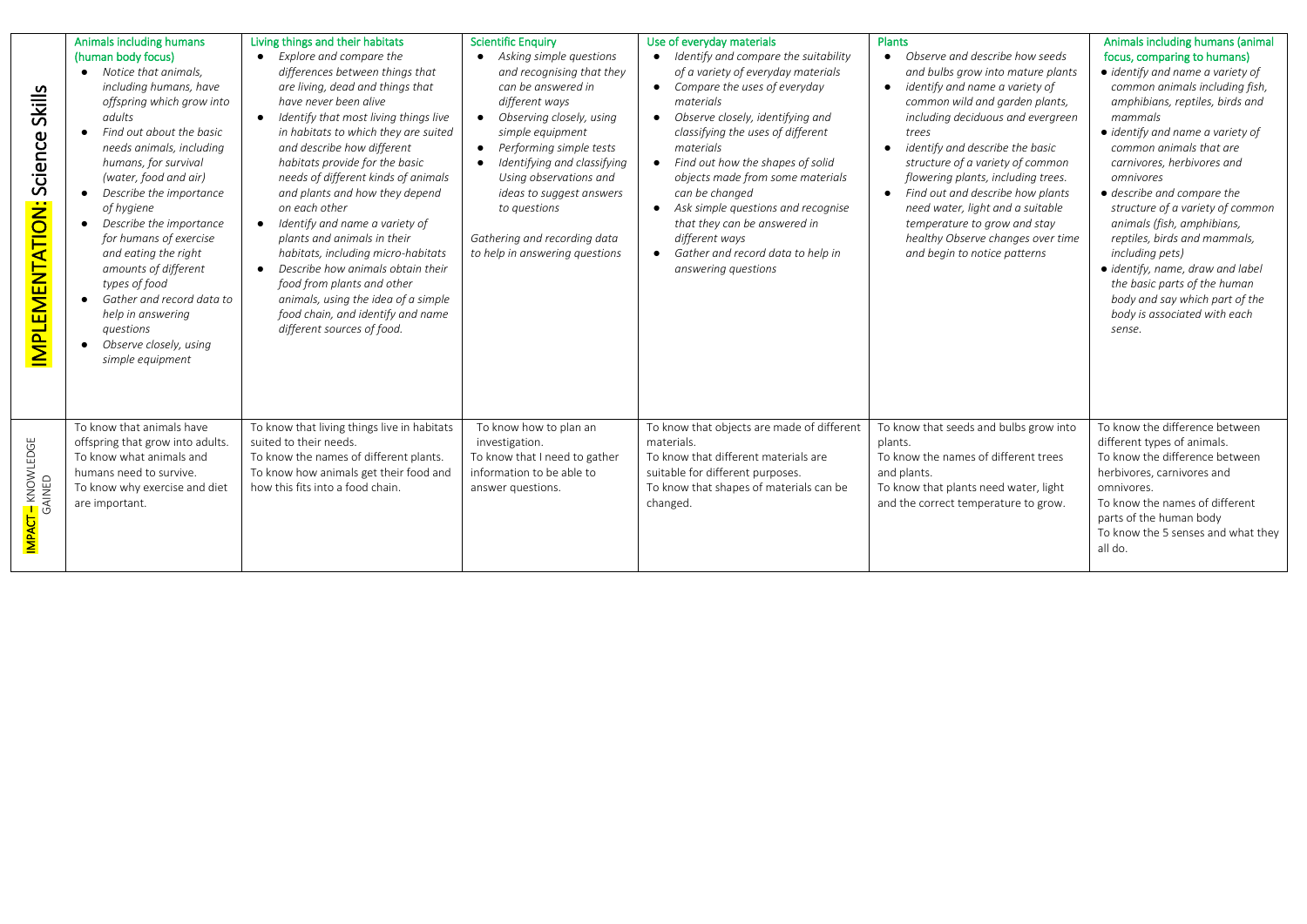| Skills<br>Computing<br><b>MPLEMENTATION:</b> | Y1<br>• Understand where to go for<br>help and support when<br>he/she has concerns about<br>content or contact on the<br>internet or other online<br>technologies<br>• Predict the behaviour of<br>simple programs<br>• Understand what<br>algorithms are and how<br>they are implemented on<br>digital devices<br>Y2<br>• Use technology safely and<br>keep personal information<br>private<br>• Use logical reasoning to<br>predict the behaviour of<br>simple programs<br>• Create simple programs<br>• Create and debug simple<br>programs<br>• Debug simple programs by<br>using logical reasoning to<br>predict the actions instructed<br>by the code<br>• Understand that programs<br>execute by following precise<br>and unambiguous<br>instructions | Y1<br>• Understand where to go for help and<br>support when he/she has concerns<br>about content or contact on the<br>internet or other online technologies<br>• Use technology purposefully to create<br>digital content<br>• Predict the behaviour of simple<br>programs<br>Y2<br>• Use technology safely and keep<br>personal information private<br>• Use technology purposefully to create<br>digital content comparing the benefits<br>of different programs<br>• Use logical reasoning to predict the<br>behaviour of simple programs | Y1<br>• Understand where to go for help and<br>support when he/she has concerns about<br>content or contact on the internet or other<br>online technologies<br>• Use technology purposefully to create digital<br>content<br><b>Y2</b><br>• Use technology safely and keep personal<br>information private<br>• Use technology purposefully to create digital<br>content comparing the benefits of different<br>programs<br>• Use logical reasoning to predict the<br>behaviour of simple programs | Y1<br>• Understand where to go<br>for help and support when<br>he/she has concerns<br>about content or contact<br>on the internet or other<br>online technologies<br>• Use technology<br>purposefully to create<br>digital content<br>• Understand where to go<br>for help and support<br>when he/she has<br>concerns about content<br>or contact on the<br>internet or other online<br>technologies<br>Y2<br>• Use technology safely and<br>keep personal information<br>private<br>• Use technology<br>purposefully to create<br>digital content<br>comparing the benefits<br>of different programs<br>• Use technology safely<br>and keep personal<br>information private | Y1<br>• Understand where to go for help and<br>support when he/she has concerns<br>about content or contact on the<br>internet or other online technologies<br>• Recognise common uses of<br>information technology in the home<br>and school environment<br>• Use technology purposefully to create<br>digital content<br>• Understand what algorithms are and<br>how they are implemented on digital<br>devices<br>Y <sub>2</sub><br>• Use technology safely and keep<br>personal information private<br>• Recognise common uses of<br>information technology beyond<br>school<br>• Use technology purposefully to<br>create, organise, store, manipulate<br>and retrieve digital content<br>• Understand that programs execute by<br>following precise and unambiguous<br><i>instructions</i> | Y1<br>• Understand where to go for help<br>and support when he/she has<br>concerns about content or contact<br>on the internet or other online<br>technologies<br>• Use technology purposefully to<br>create digital content<br>Y2<br>• Use technology safely and keep<br>personal information private<br>• Use technology purposefully to<br>create digital content comparing<br>the benefits of different programs |
|----------------------------------------------|--------------------------------------------------------------------------------------------------------------------------------------------------------------------------------------------------------------------------------------------------------------------------------------------------------------------------------------------------------------------------------------------------------------------------------------------------------------------------------------------------------------------------------------------------------------------------------------------------------------------------------------------------------------------------------------------------------------------------------------------------------------|----------------------------------------------------------------------------------------------------------------------------------------------------------------------------------------------------------------------------------------------------------------------------------------------------------------------------------------------------------------------------------------------------------------------------------------------------------------------------------------------------------------------------------------------|----------------------------------------------------------------------------------------------------------------------------------------------------------------------------------------------------------------------------------------------------------------------------------------------------------------------------------------------------------------------------------------------------------------------------------------------------------------------------------------------------|------------------------------------------------------------------------------------------------------------------------------------------------------------------------------------------------------------------------------------------------------------------------------------------------------------------------------------------------------------------------------------------------------------------------------------------------------------------------------------------------------------------------------------------------------------------------------------------------------------------------------------------------------------------------------|--------------------------------------------------------------------------------------------------------------------------------------------------------------------------------------------------------------------------------------------------------------------------------------------------------------------------------------------------------------------------------------------------------------------------------------------------------------------------------------------------------------------------------------------------------------------------------------------------------------------------------------------------------------------------------------------------------------------------------------------------------------------------------------------------|----------------------------------------------------------------------------------------------------------------------------------------------------------------------------------------------------------------------------------------------------------------------------------------------------------------------------------------------------------------------------------------------------------------------|
| <mark>IMPACT –</mark> KNOWLEDGE<br>GAINED    | To know who to talk to when I<br>am worried about something<br>that has happened online.<br>To know what algorithms are.<br>To know that I need to give<br>simple instructions to the<br>program to allow it to work.<br>To know which buttons to click<br>in order to make links on the<br>program                                                                                                                                                                                                                                                                                                                                                                                                                                                          | To know who to talk to when I am<br>worried about something that has<br>happened online.<br>To know how to use technology for<br>different purposes.<br>To know how to predict the behaviour<br>of programs.<br>To know how to use different<br>programmes to group and sort<br>information.                                                                                                                                                                                                                                                 | To know who to talk to when I am worried<br>about something that has happened online.<br>To know how to keep information private<br>online.                                                                                                                                                                                                                                                                                                                                                        | To know who to talk to<br>when I am worried about<br>something that has<br>happened online.<br>To know the things I need<br>to do to keep safe when I<br>am working on computers.<br>To know what to do when I<br>find something I don't like<br>on computers.                                                                                                                                                                                                                                                                                                                                                                                                               | To know who to talk to when I am<br>worried about something that has<br>happened online.<br>To know what a spreadsheet is.<br>To know how, when and why a<br>spreadsheet will be used.<br>To know that a spreadsheet can<br>organise and store information.                                                                                                                                                                                                                                                                                                                                                                                                                                                                                                                                      | To know who to talk to when I am<br>worried about something that has<br>happened online.<br>To know what I need to do in order<br>to safely search for information<br>online.<br>To know that I can use different<br>programs to present information in<br>different ways.                                                                                                                                           |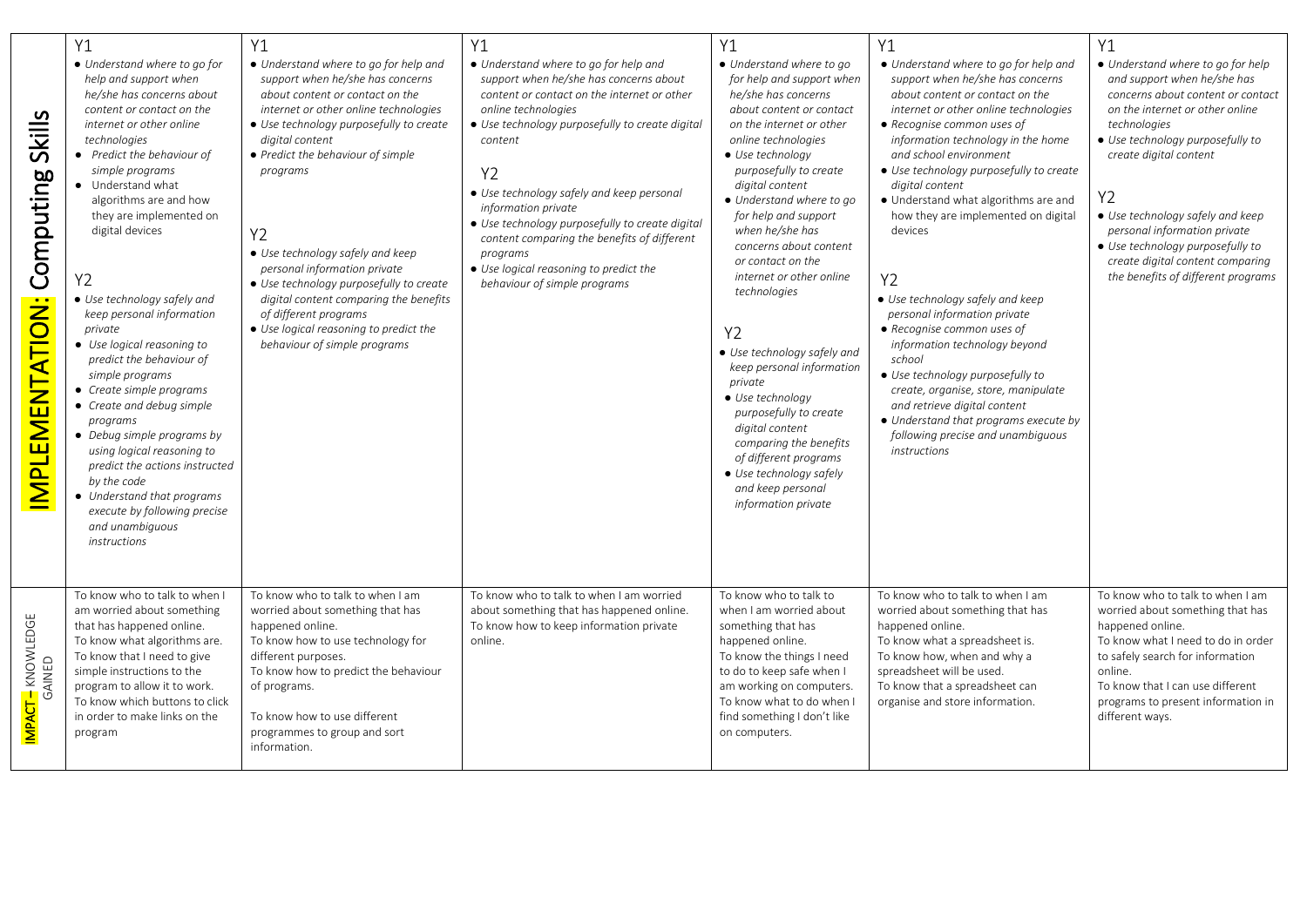|                                                               | <b>Y1</b>                                                                                                                                                                                                                                                                                                                                                                                                                                                                                                                                           | <b>Y1</b>                                                                                                                                                                                                                                                                                                                                                                                                                                                                                                                                                                                                                                                                                                                                                                                                                                                                                                                                                                                                                                                                                                                                                          | Y1                                                                                                                                                                                                                                                                                                                                                                                                                                                                                                                                                                                                                                                                                                                                                                                                                                                                                                                                                                                                                                                                                                                                                                                                                                                                                | <b>Y1</b>                                                                                                                                                                                                                                                                                                                                                                                                                                                                                                                                                                                                                                                                                                                                                                                    | <b>Y1</b>                                                                                                                                                                                                                                                                                                                                                                                                                                                                                                                                                                                                                                                                                                                                                                                                                                                                                                                                                                                                                                                                                                                                                                                                                                                                                                                                                                                                               |
|---------------------------------------------------------------|-----------------------------------------------------------------------------------------------------------------------------------------------------------------------------------------------------------------------------------------------------------------------------------------------------------------------------------------------------------------------------------------------------------------------------------------------------------------------------------------------------------------------------------------------------|--------------------------------------------------------------------------------------------------------------------------------------------------------------------------------------------------------------------------------------------------------------------------------------------------------------------------------------------------------------------------------------------------------------------------------------------------------------------------------------------------------------------------------------------------------------------------------------------------------------------------------------------------------------------------------------------------------------------------------------------------------------------------------------------------------------------------------------------------------------------------------------------------------------------------------------------------------------------------------------------------------------------------------------------------------------------------------------------------------------------------------------------------------------------|-----------------------------------------------------------------------------------------------------------------------------------------------------------------------------------------------------------------------------------------------------------------------------------------------------------------------------------------------------------------------------------------------------------------------------------------------------------------------------------------------------------------------------------------------------------------------------------------------------------------------------------------------------------------------------------------------------------------------------------------------------------------------------------------------------------------------------------------------------------------------------------------------------------------------------------------------------------------------------------------------------------------------------------------------------------------------------------------------------------------------------------------------------------------------------------------------------------------------------------------------------------------------------------|----------------------------------------------------------------------------------------------------------------------------------------------------------------------------------------------------------------------------------------------------------------------------------------------------------------------------------------------------------------------------------------------------------------------------------------------------------------------------------------------------------------------------------------------------------------------------------------------------------------------------------------------------------------------------------------------------------------------------------------------------------------------------------------------|-------------------------------------------------------------------------------------------------------------------------------------------------------------------------------------------------------------------------------------------------------------------------------------------------------------------------------------------------------------------------------------------------------------------------------------------------------------------------------------------------------------------------------------------------------------------------------------------------------------------------------------------------------------------------------------------------------------------------------------------------------------------------------------------------------------------------------------------------------------------------------------------------------------------------------------------------------------------------------------------------------------------------------------------------------------------------------------------------------------------------------------------------------------------------------------------------------------------------------------------------------------------------------------------------------------------------------------------------------------------------------------------------------------------------|
| <b>Skills</b><br>History !<br>EMENTATION:<br>一<br><b>SINI</b> | • Use common words and<br>phrases relating to the<br>passing of time<br>• Relate his/her own account of<br>an event and understand that<br>others may give a different<br>version<br>• Talk, draw or write about<br>aspects of the past<br>Y2<br>• Describe significant events,<br>people and places in his/her<br>own locality<br>• Describe changes within living<br>memory and aspects of<br>change in national life<br>• Use a wide vocabulary of<br>everyday historical terms<br>• Record what he/she has<br>learned by drawing and<br>writing | • Use common words and phrases relating to<br>the passing of time<br>• Relate his/her own account of an event and<br>understand that others may give a<br>different version<br>• Talk, draw or write about aspects of the<br>past<br>• Find answers to some simple questions<br>about the past from simple sources of<br>information<br>· Identify some similarities and differences<br>between ways of life in different periods<br>Y2<br>• Describe significant historical events,<br>people and places in his/her own locality<br>• Describe changes within living memory and<br>aspects of change in national life<br>• Discuss the lives of significant individuals in<br>the past who have contributed to national<br>and international achievements and use<br>some to compare aspects of life in different<br>periods<br>• Show understanding of some of the ways in<br>which we find out about the past and<br>identify different ways in which it is<br>represented<br>• Use a wide vocabulary of everyday<br>historical terms<br>• Speak about how he/she has found out<br>about the past<br>• Record what he/she has learned by<br>drawing and writing | • Use common words and phrases relating to the passing of time<br>• Relate his/her own account of an event and understand that others may give a<br>different version<br>• Talk, draw or write about aspects of the past<br>• Find answers to some simple questions about the past from simple sources of<br>information<br>· Identify some similarities and differences between ways of life in different periods<br>Y2<br>• Describe where the people and events studied fit within a chronological framework<br>and identify similarities and differences between ways of life in different periods<br>• Show understanding of some of the ways in which we find out about the past and<br>identify different ways in which it is represented<br>• Use a wide vocabulary of everyday historical terms<br>• Speak about how he/she has found out about the past<br>• Record what he/she has learned by drawing and writing<br>• Describe events beyond living memory that are significant nationally or globally<br>• Ask and answer questions, choosing and using parts of stories and other sources to<br>show that he/she knows and understands key features of events<br>• Show an awareness of the past, using common words and phrases relating to the<br>passing of time | • Relate his/her own account of an event and<br>understand that others may give a<br>different version<br>• Talk, draw or write about aspects of the<br>past<br>• Find answers to some simple questions<br>about the past from simple sources of<br>information<br>Y2<br>• Describe where the people and events<br>studied fit within a chronological<br>framework and identify similarities and<br>differences between ways of life in different<br>periods<br>• Use a wide vocabulary of everyday<br>historical terms<br>• Discuss the lives of significant individuals in<br>the past who have contributed to national<br>and international achievements and use<br>some to compare aspects of life in different<br>periods<br>• Record what he/she has learned by<br>drawing and writing | • Use common words and phrases<br>relating to the passing of time<br>• Talk, draw or write about aspects of<br>the past<br>• Find answers to some simple<br>questions about the past from simple<br>sources of information<br>· Identify some similarities and<br>differences between ways of life in<br>different periods<br>• Describe some simple similarities and<br>differences between artefacts<br>• Sort artefacts from 'then' and 'now'<br>Ask and answer relevant basic<br>questions about the past<br>Y2<br>• Describe significant historical events,<br>people and places in his/her own<br>locality<br>• Describe where the people and events<br>studied fit within a chronological<br>framework and identify similarities<br>and differences between ways of life<br>in different periods<br>• Show understanding of some of the<br>ways in which we find out about the<br>past and identify different ways in<br>which it is represented<br>• Use a wide vocabulary of everyday<br>historical terms<br>• Speak about how he/she has found<br>out about the past<br>• Record what he/she has learned by<br>drawing and writing<br>• Ask and answer questions, choosing<br>and using parts of stories and other<br>sources to show that he/she knows<br>and understands key features of<br>events<br>• Show an awareness of the past, using<br>common words and phrases relating<br>to the passing of time |
| <mark>IMPACT –</mark> KNOWLEDGE<br>GAINED                     | To know the meaning of week,<br>month and year.<br>To know that my account of an<br>event can be different from others'.<br>To know about significant events in<br>my past.<br>To know that significant events have<br>happened around the world in my<br>lifetime.                                                                                                                                                                                                                                                                                 | To know about important historical events<br>where I live.<br>To know that some things are the same and<br>different in different time periods.<br>To know about important people who have<br>contributed to national and international<br>events.                                                                                                                                                                                                                                                                                                                                                                                                                                                                                                                                                                                                                                                                                                                                                                                                                                                                                                                 | To know the time period of the pre-historic era.<br>To know how the dinosaurs became extinct.<br>To know information about how the dinosaurs lived.<br>To know that I can use different sources of information to find out about the past.                                                                                                                                                                                                                                                                                                                                                                                                                                                                                                                                                                                                                                                                                                                                                                                                                                                                                                                                                                                                                                        | To know that people discovered places and<br>countries in the world at different times.<br>To know which explorers discovered which<br>parts of the world.<br>To know that information about explorers can<br>be found using a range of sources and some<br>of these may have different information.                                                                                                                                                                                                                                                                                                                                                                                                                                                                                         | To know how the Battle of Hastings fits<br>into the timeline of British History.<br>To know about the significant events<br>during the Battle and how it began and<br>ended.<br>To know the impact the Battle had on<br>modern Britain and how things might<br>have been different if the Battle had<br>ended differently.                                                                                                                                                                                                                                                                                                                                                                                                                                                                                                                                                                                                                                                                                                                                                                                                                                                                                                                                                                                                                                                                                              |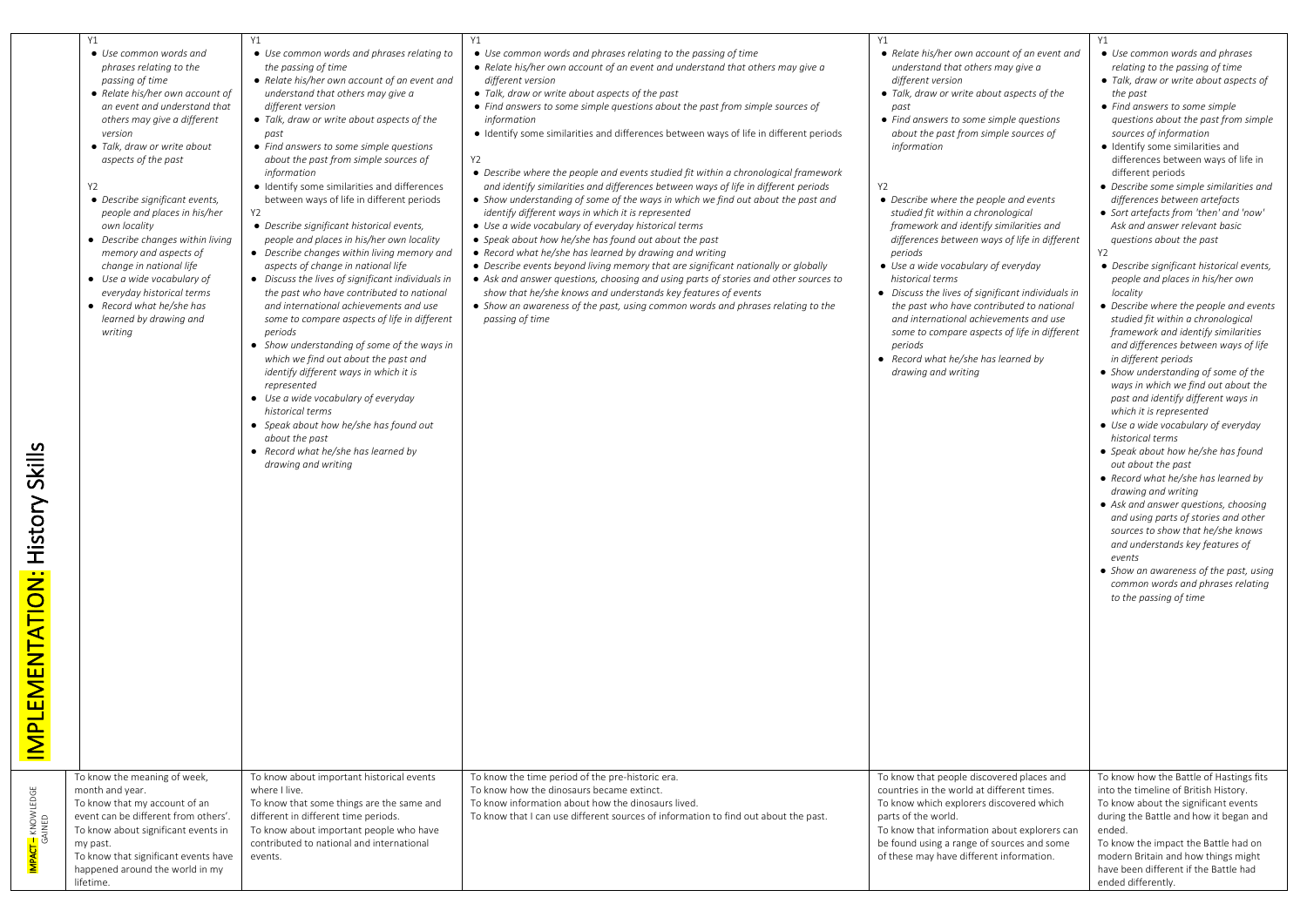| Skills<br>Geography<br>IMPLEMENTATION:    | Y1<br>• Use simple observational skills to study<br>the geography of the school and its<br>grounds<br>• Understand how some places are<br>linked to other places e.g. roads, trains<br>• Link their homes with other places in<br>their local community<br>• Know about some present changes<br>that are happening in the local<br>environment e.g. at school<br>• Suggest ideas for improving the school<br>environment<br>• Use simple maps of the local area e.g.<br>large scale, pictorial etc.<br>Y2<br>• Use simple fieldwork and observational<br>skills to study the geography of their<br>school and its grounds and the key<br>human and physical features of its<br>surrounding environment<br>• Understand geographical similarities<br>and differences through studying the<br>human and physical geography of a<br>small area of the United Kingdom, and<br>of a small area in a contrasting non-<br>European country | Y1<br>• Describe seasonal weather changes<br>• Use simple observational skills<br>• Use simple maps<br>Y2<br>• Use aerial photographs and plan<br>perspectives to recognise landmarks<br>and basic human and physical features;<br>devise a simple map; and use and<br>construct basic symbols in a key<br>• Use basic geographical vocabulary to<br>refer to key physical features, including:<br>beach, cliff, coast, forest, hill, mountain,<br>sea, ocean, river, soil, valley, vegetation,<br>season and weather<br>• Use basic geographical vocabulary to<br>refer to key human features, including:<br>city, town, village, factory, farm, house,<br>office, port, harbour and shop<br>· Identify seasonal and daily weather<br>patterns in the United Kingdom and the<br>location of hot and cold areas of the<br>world in relation to the Equator and the<br>North and South Poles | Y1<br>• Use locational and directional<br>language (e.g. near and far; left and<br>right) to describe the location of<br>features and routes<br>• Understand how some places are<br>linked to other places e.g. roads, trains<br>Y <sub>2</sub><br>• Use world maps, atlases and globes<br>to identify the United Kingdom and its<br>countries, as well as the countries,<br>continents and oceans studied at this<br>key stage<br>• Use simple compass directions<br>(North, South, East and West) and<br>locational and directional language<br>e.g. near and far; left and right, to<br>describe the location of features and<br>routes on a map<br>• Name and locate the world's seven<br>continents and five oceans<br>• Name, locate and identify<br>characteristics of the four countries<br>and capital cities of the United<br>Kingdom<br>• Name, locate and identify<br>characteristics of the seas<br>surrounding the United Kingdom |
|-------------------------------------------|-------------------------------------------------------------------------------------------------------------------------------------------------------------------------------------------------------------------------------------------------------------------------------------------------------------------------------------------------------------------------------------------------------------------------------------------------------------------------------------------------------------------------------------------------------------------------------------------------------------------------------------------------------------------------------------------------------------------------------------------------------------------------------------------------------------------------------------------------------------------------------------------------------------------------------------|---------------------------------------------------------------------------------------------------------------------------------------------------------------------------------------------------------------------------------------------------------------------------------------------------------------------------------------------------------------------------------------------------------------------------------------------------------------------------------------------------------------------------------------------------------------------------------------------------------------------------------------------------------------------------------------------------------------------------------------------------------------------------------------------------------------------------------------------------------------------------------------------|-------------------------------------------------------------------------------------------------------------------------------------------------------------------------------------------------------------------------------------------------------------------------------------------------------------------------------------------------------------------------------------------------------------------------------------------------------------------------------------------------------------------------------------------------------------------------------------------------------------------------------------------------------------------------------------------------------------------------------------------------------------------------------------------------------------------------------------------------------------------------------------------------------------------------------------------------|
| <mark>Impact -</mark> Knowledge<br>Gained | To know that I can use an atlas to find<br>out information about different<br>locations.<br>To know that I can use a map to find<br>out information in different detail than<br>an atlas.<br>To know how different locations are<br>geographically similar and different.<br>To know the difference between human<br>and physical geography.                                                                                                                                                                                                                                                                                                                                                                                                                                                                                                                                                                                        | To know how volcanoes occur.<br>To know the names and locations of<br>volcanoes around the world.<br>To know how climate and weather has<br>changed over time.<br>To know the impact of climate change on<br>the environment.                                                                                                                                                                                                                                                                                                                                                                                                                                                                                                                                                                                                                                                               | To know where a range of countries and<br>locations are on a world map.<br>To know that a key can give further<br>information about maps and details on<br>them.<br>To know the difference between<br>continents and countries.                                                                                                                                                                                                                                                                                                                                                                                                                                                                                                                                                                                                                                                                                                                 |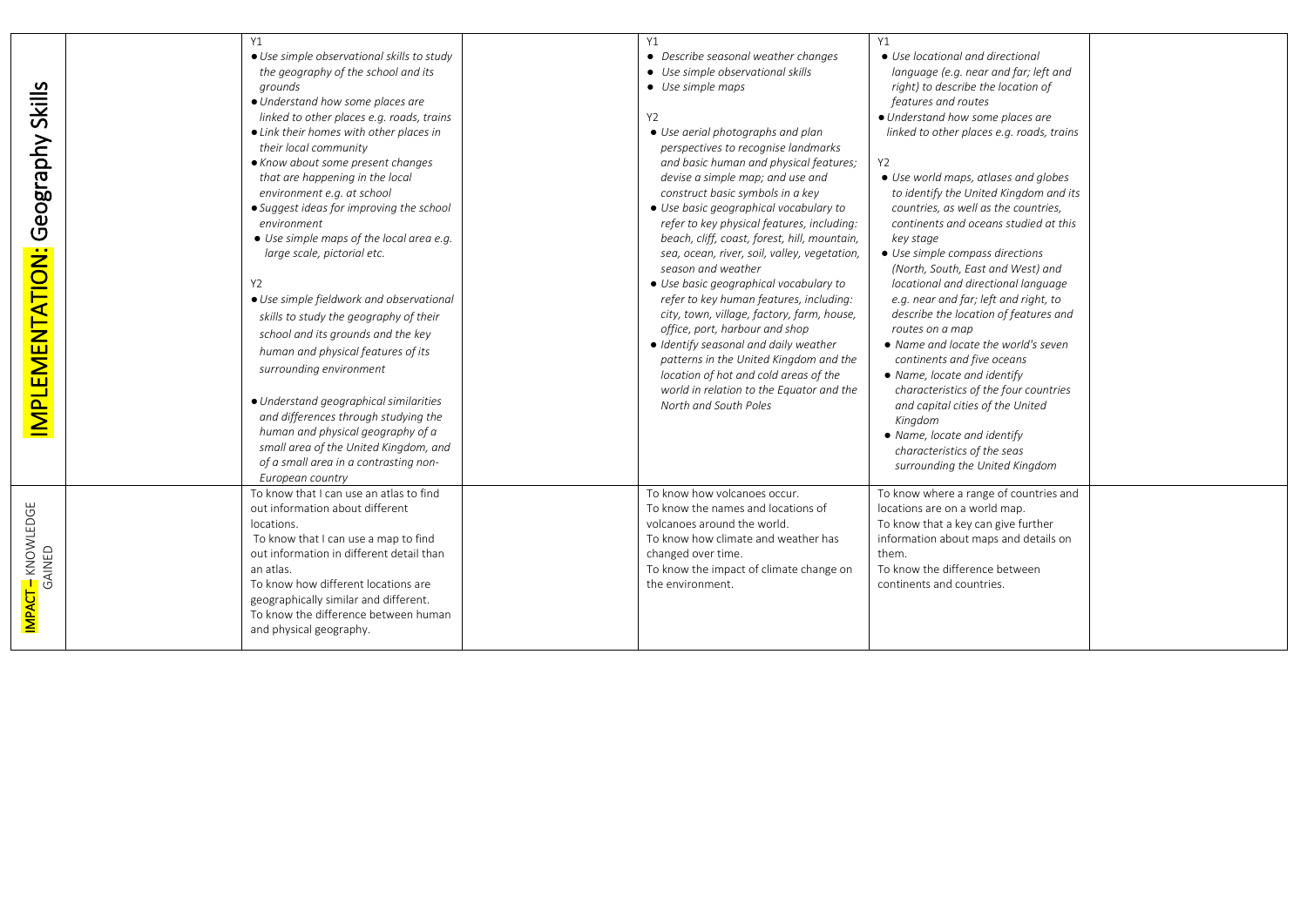| and<br><b>IMPLEMENTATION: Art</b><br><b>Skills</b><br>Design  | Y1<br>• Explore mark-making using a<br>variety of tools<br>• Explain what he/she likes about<br>the work of others<br>Use a variety of tools including<br>pencils, rubbers, crayons,<br>pastels, felt tips, charcoal,<br>ballpoints, chalk and other dry<br>media to represent objects in<br>lines<br>Y <sub>2</sub><br>Experiment with tones using<br>pencils, chalk or charcoal | Y1<br>• Explore mark-making using a variety of<br>tools<br>• Explain what he/she likes about the work<br>of others<br>Y2<br>• Know that different artistic works are made<br>by craftspeople from different cultures and<br>times<br>· Give reasons for his/her preferences when<br>looking at art/craft or design work | Y1<br>• Explore mark-making using a<br>variety of tools<br>• Use a variety of tools including<br>pencils, rubbers, crayons,<br>pastels, felt tips, charcoal,<br>ballpoints, chalk and other dry<br>media to represent objects in<br>lines<br>Y2<br>• Experiment with tones using<br>pencils, chalk or charcoal<br>Represent things observed,<br>remembered or imagined using<br>colour/tools | <b>Y1</b><br>Make structures by joining simple objects<br>$\bullet$<br>together<br>• Know the names of tools, techniques and<br>elements that he/she uses<br><b>Y2</b><br>• Select particular techniques to create a<br>chosen product and develop some care and<br>control over materials and their use<br>• Experiment with basic tools on rigid and<br>flexible materials<br>• Design purposeful, functional, appealing<br>products for himself/herself and other users<br>based on design criteria |                                                                                                                                                                                                                                                                                                                                                                                                                                                                   | Y1<br>• Explore mark-making using a variety<br>of tools<br>• Explain what he/she likes about the<br>work of others<br>• Use a variety of tools including<br>pencils, rubbers, crayons, pastels,<br>felt tips, charcoal, ballpoints, chalk<br>and other dry media to represent<br>objects in lines<br>Y2<br>Experiment with tones using pencils,<br>$\bullet$<br>chalk or charcoal |
|---------------------------------------------------------------|-----------------------------------------------------------------------------------------------------------------------------------------------------------------------------------------------------------------------------------------------------------------------------------------------------------------------------------------------------------------------------------|-------------------------------------------------------------------------------------------------------------------------------------------------------------------------------------------------------------------------------------------------------------------------------------------------------------------------|----------------------------------------------------------------------------------------------------------------------------------------------------------------------------------------------------------------------------------------------------------------------------------------------------------------------------------------------------------------------------------------------|--------------------------------------------------------------------------------------------------------------------------------------------------------------------------------------------------------------------------------------------------------------------------------------------------------------------------------------------------------------------------------------------------------------------------------------------------------------------------------------------------------|-------------------------------------------------------------------------------------------------------------------------------------------------------------------------------------------------------------------------------------------------------------------------------------------------------------------------------------------------------------------------------------------------------------------------------------------------------------------|-----------------------------------------------------------------------------------------------------------------------------------------------------------------------------------------------------------------------------------------------------------------------------------------------------------------------------------------------------------------------------------|
| <mark>IMPACT –</mark><br>KNOWLEDGE GAINED                     | To know that a variety of tools can<br>be used for mark making.<br>To know that different tools can be<br>used for editing work.<br>To know what an illustration is and<br>know the names of some<br>illustrators.                                                                                                                                                                | To know that different artists from different<br>times and places will create work that looks<br>very different to each other.<br>To know facts about artists from around the<br>world.<br>To know techniques used by different artists                                                                                 | To know that pressure can result in<br>changes of tone.<br>To know that shades of the same<br>colour can be ordered to show tonal<br>development.<br>To know that adding white/black<br>will change the tone of a colour.                                                                                                                                                                    | To know that structures can be made by joining<br>obiects.<br>To know that a range of tools can be used for<br>building.<br>To know a range of techniques for moulding clay<br>effectively.                                                                                                                                                                                                                                                                                                            |                                                                                                                                                                                                                                                                                                                                                                                                                                                                   | To know what a portrait is.<br>To know that different techniques will<br>create different effects.<br>To know which shapes and lines will help<br>me create different facial features.                                                                                                                                                                                            |
| I <mark>MPLEMENTATION:</mark> Design and<br>Technology Skills |                                                                                                                                                                                                                                                                                                                                                                                   |                                                                                                                                                                                                                                                                                                                         |                                                                                                                                                                                                                                                                                                                                                                                              | <b>Y1</b><br>• Use a range of simple tools to cut, join and<br>combine materials and components safely<br>• Ask simple questions about existing products<br>and those that he/she has made<br><b>Y2</b><br>• Evaluate and assess existing products and<br>those that he/she has made using a design<br>criteria                                                                                                                                                                                        | Y1<br>• Sort, cut and shape fabrics and<br>experiment with ways of joining them<br>• Create simple designs for a product<br>• Use pictures and words to describe what<br>he/she wants to do<br>Y2<br>• Investigate different techniques for<br>stiffening a variety of materials and explore<br>different methods of enabling structures to<br>remain stable<br>• Develop techniques to join fabrics and<br>apply decorations such as a running or over<br>stitch |                                                                                                                                                                                                                                                                                                                                                                                   |
| <mark>IMPACT –</mark> KNOWLEDGE<br>GAINED                     |                                                                                                                                                                                                                                                                                                                                                                                   |                                                                                                                                                                                                                                                                                                                         |                                                                                                                                                                                                                                                                                                                                                                                              | To know that work can be evaluated and<br>improved.<br>To know that a variety of tools can be used to<br>cut, join and combine materials                                                                                                                                                                                                                                                                                                                                                               | To know that fabric can be shaped, cut and<br>sorted in different ways.<br>To know that work should be planned before<br>construction.<br>To know that there are a range of techniques<br>that can be used to make structures stable                                                                                                                                                                                                                              |                                                                                                                                                                                                                                                                                                                                                                                   |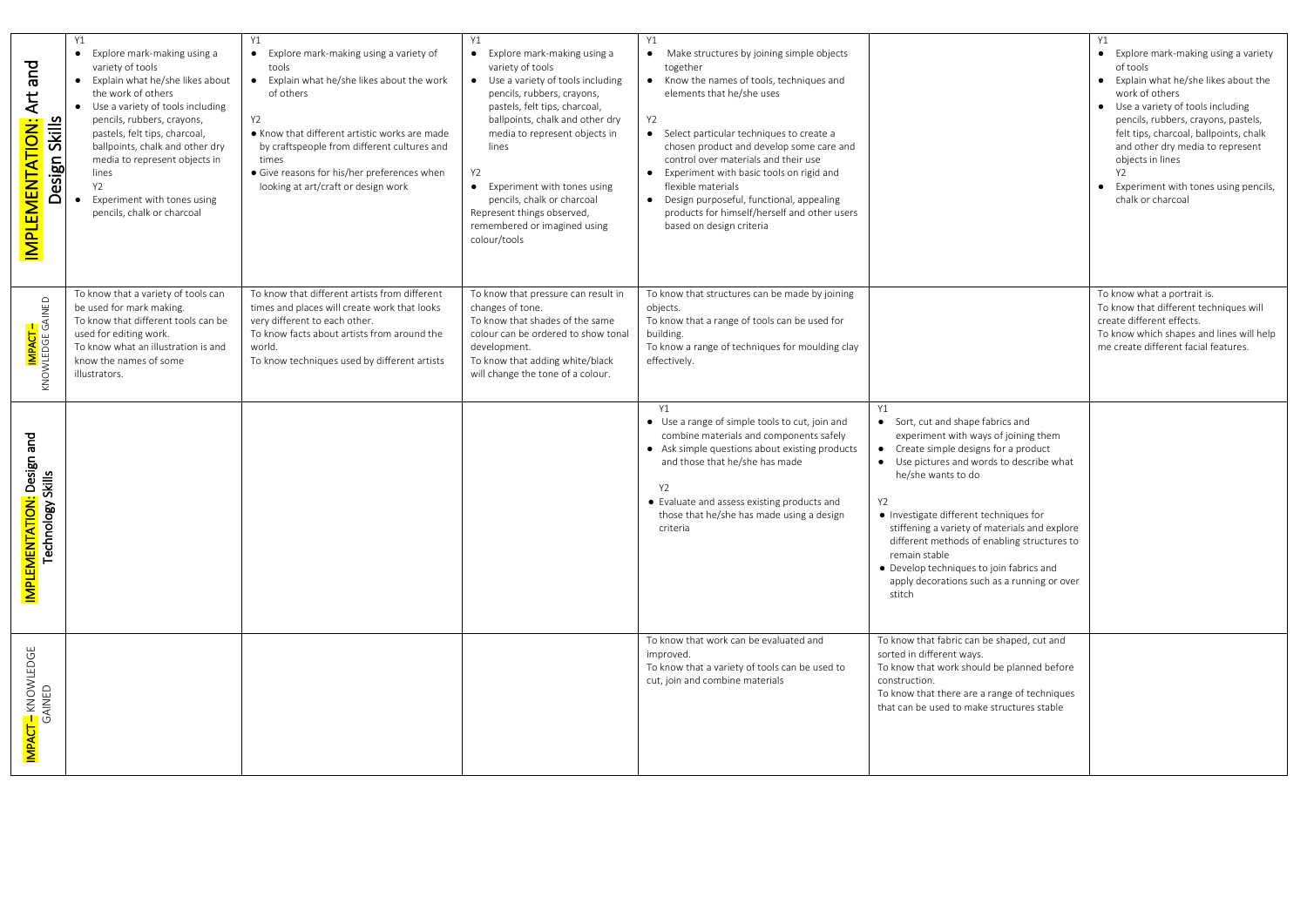| <b>Skills</b><br>RΕ<br>IMPLEMENTATION: | <b>RE: What is God like?</b><br>Pupils can recall and retell<br>$\bullet$<br>the story of Creation<br>Pupils know that<br>$\bullet$<br>Christians believe they<br>have a responsibility to<br>care for God's creation<br>Christians believe God's<br>relationship to people is as<br>a loving parent | RE: Understanding Christianity -<br><b>INCARNATION</b><br>To explain the significance of<br>$\bullet$<br>Advent for Christians.<br>To explain how Christian's feel<br>about the birth of Jesus and why<br>Christians believe God sent him.<br>To understand and explain the link<br>between God and Jesus.                                                        | <b>RE: Islam</b><br>To sort some of the items<br>$\bullet$<br>as being part of Islam or<br>not<br>To recall all of the events<br>$\bullet$<br>from Muhammad's life<br>To onsider the<br>$\bullet$<br>motivations and emotions<br>of some of the people in<br>the story and empathise<br>with them<br>To consider a Muslim's<br>$\bullet$<br>feelings and motivations<br>and / or independently<br>find out some additional<br>information about The<br>Five Pillars of Islam | RE: Understanding Christianity -<br><b>SALVATION</b><br>To explain that Christians believe<br>$\bullet$<br>Jesus builds a bridge between God<br>and humans<br>To explain that Christians believe<br>Jesus rose from the dead, giving<br>people hope of a new life. | RE: Understanding Christianity -<br><b>CREATION</b><br>To retell the story of creation<br>$\bullet$<br>Explain why Christians believe that<br>$\bullet$<br>creation is God's work.<br>Explain the significance of Adam<br>$\bullet$<br>and Fve in the Bible.                                                                                                                                          | RE: What is important for Jewish<br>children?<br>• Make links between their own<br>life and that of a Jewish child.<br>Observe differences between<br>$\bullet$<br>their own life and that of a<br>Jewish child.<br>Show tolerance and<br>$\bullet$<br>understanding of world<br>religions.          |
|----------------------------------------|------------------------------------------------------------------------------------------------------------------------------------------------------------------------------------------------------------------------------------------------------------------------------------------------------|-------------------------------------------------------------------------------------------------------------------------------------------------------------------------------------------------------------------------------------------------------------------------------------------------------------------------------------------------------------------|------------------------------------------------------------------------------------------------------------------------------------------------------------------------------------------------------------------------------------------------------------------------------------------------------------------------------------------------------------------------------------------------------------------------------------------------------------------------------|--------------------------------------------------------------------------------------------------------------------------------------------------------------------------------------------------------------------------------------------------------------------|-------------------------------------------------------------------------------------------------------------------------------------------------------------------------------------------------------------------------------------------------------------------------------------------------------------------------------------------------------------------------------------------------------|------------------------------------------------------------------------------------------------------------------------------------------------------------------------------------------------------------------------------------------------------------------------------------------------------|
| GAINED<br>KNOWLEDGE<br>IMPACT-         | To know that Christians believe<br>that God created the world in 7<br>days.<br>To know that Christians believe<br>that they have a responsibility<br>to look after God's world.                                                                                                                      | To know that Christians believe that<br>Jesus is God and that he was born as a<br>baby in Bethlehem<br>To know that the Bible points out that<br>his birth showed that he was<br>extraordinary and that he came to bring<br>good news<br>To know that Christians celebrate Jesus'<br>birth; Advent for Christians is a time of<br>getting ready for Jesus' coming | To know the main aspects of<br><b>Islam</b><br>To know about the life of<br>Muhammad<br>To know The Five Pillars of<br>Islam, and what each one<br>involves                                                                                                                                                                                                                                                                                                                  | To know Easter is very important in the<br>'Big Story' of the Bible<br>To know that Jesus showed that he was<br>willing to forgive all people, even for<br>putting him on the cross                                                                                | To know that Christians believe God<br>created the universe<br>To know that Christians believe that the<br>Earth and everything in it are important<br>to God.<br>To know that Christians believe that God<br>has a unique relationship with human<br>beings as their Creator and Sustainer<br>To know that Christians believe that<br>humans should care for the world<br>because it belongs to God. | To know that the Synagogue is the<br>Jewish place of study, community<br>and worship<br>To know that the Torah is the<br>Jewish holy book<br>To know that Jewish boys and men<br>wear a kippah<br>To know that Jewish people meet on<br>a Saturday<br>To know that Jewish people eat<br>special food |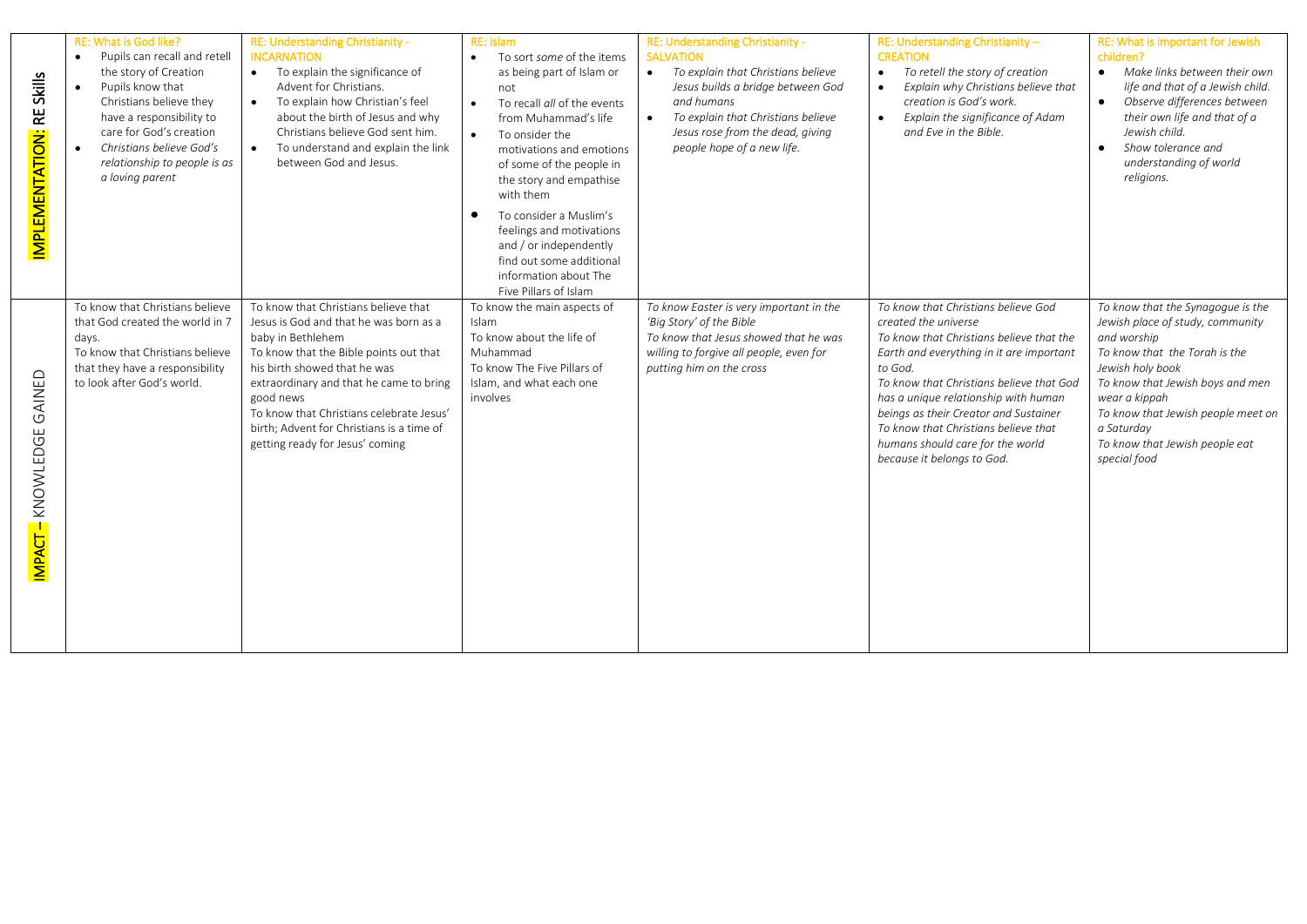| <b>Skills</b><br>Music<br>Ż<br>$\overline{\mathbf{C}}$<br>IMPLEMENTATI | Y1<br>• Begin to understand that the<br>rhythm is a mixture of long and<br>short sounds that happen over<br>the pulse<br>• Listen to, copy and repeat a<br>simple rhythm or melody<br>Y <sub>2</sub><br>Improvise a simple rhythm<br>using different instruments<br>including the voice<br>Begin to describe a piece of<br>music using a developing<br>understanding of the<br>interrelated musical<br>dimensions<br>Use his/her voice expressively and<br>creatively by singing songs and<br>speaking chants and rhymes with<br>growing confidence | Y1<br>• Listen to music with sustained<br>concentration<br>• Find the pulse whilst listening to<br>music and using movement<br>Y2<br>Build an understanding of the<br>pulse and internalise it when<br>listening to a piece of music<br>Understand that structure<br>describes how different<br>sections of music are ordered<br>Begin to describe a piece of<br>music using a developing<br>understanding of the<br>interrelated musical<br>dimensions<br>Use his/her voice expressively and<br>creatively by singing songs and<br>speaking chants and rhymes with<br>growing confidence | Y1<br>• Listen to music with sustained<br>concentration<br>• Find the pulse whilst listening to<br>music and using movement<br>• Begin to understand that the<br>rhythm is a mixture of long and<br>short sounds that happen over<br>the pulse<br>• Listen to, copy and repeat a<br>simple rhythm or melody<br>Y2<br>Listen with concentration and<br>understanding to a range of<br>high-quality live and recorded<br>music<br>Build an understanding of the<br>pulse and internalise it when<br>listening to a piece of music<br>Improvise a simple rhythm<br>using different instruments<br>including the voice<br>Understand that timbre<br>describes the character or<br>quality of a sound<br>Understand that texture<br>describes the layers within the<br>music<br>Begin to describe a piece of<br>music using a developing<br>understanding of the<br>interrelated musical<br>dimensions | Y1<br>Listen to music with sustained<br>concentration<br>Y <sub>2</sub><br>Listen with concentration and<br>understanding to a range of<br>high-quality live and recorded<br>music<br>Begin to recognise and explore<br>different musical styles<br>Begin to develop an<br>understanding of the history<br>and context of music<br>Understand that timbre<br>describes the character or<br>quality of a sound<br>Understand that texture<br>describes the layers within the<br>music<br>Begin to describe a piece of<br>music using a developing<br>understanding of the<br>interrelated musical<br>dimensions | Y1<br>Begin to understand that the<br>rhythm is a mixture of long and<br>short sounds that happen over<br>the pulse<br>• Listen to, copy and repeat a<br>simple rhythm or melody<br>Y2<br>Improvise a simple rhythm<br>using different instruments<br>including the voice<br>Understand that structure<br>describes how different<br>sections of music are ordered<br>Begin to describe a piece of<br>music using a developing<br>understanding of the<br>interrelated musical<br>dimensions<br>Use his/her voice expressively and<br>creatively by singing songs and<br>speaking chants and rhymes with<br>growing confidence |  |
|------------------------------------------------------------------------|-----------------------------------------------------------------------------------------------------------------------------------------------------------------------------------------------------------------------------------------------------------------------------------------------------------------------------------------------------------------------------------------------------------------------------------------------------------------------------------------------------------------------------------------------------|-------------------------------------------------------------------------------------------------------------------------------------------------------------------------------------------------------------------------------------------------------------------------------------------------------------------------------------------------------------------------------------------------------------------------------------------------------------------------------------------------------------------------------------------------------------------------------------------|---------------------------------------------------------------------------------------------------------------------------------------------------------------------------------------------------------------------------------------------------------------------------------------------------------------------------------------------------------------------------------------------------------------------------------------------------------------------------------------------------------------------------------------------------------------------------------------------------------------------------------------------------------------------------------------------------------------------------------------------------------------------------------------------------------------------------------------------------------------------------------------------------|----------------------------------------------------------------------------------------------------------------------------------------------------------------------------------------------------------------------------------------------------------------------------------------------------------------------------------------------------------------------------------------------------------------------------------------------------------------------------------------------------------------------------------------------------------------------------------------------------------------|--------------------------------------------------------------------------------------------------------------------------------------------------------------------------------------------------------------------------------------------------------------------------------------------------------------------------------------------------------------------------------------------------------------------------------------------------------------------------------------------------------------------------------------------------------------------------------------------------------------------------------|--|
| IMPACT – KNOWLEDGE GAINED                                              | To know what a rhythm is.<br>To know that my voice is an<br>instrument<br>To know that music can make me<br>feel different emotions                                                                                                                                                                                                                                                                                                                                                                                                                 | To know that music has different<br>styles<br>To know that my voice is an<br>instrument<br>To know the names of some<br>different musical instruments<br>To know that music can make me<br>feel different emotions                                                                                                                                                                                                                                                                                                                                                                        | To know what a rhythm is.<br>To know the names of some<br>different musical instruments<br>To know that music can make me<br>feel different emotions                                                                                                                                                                                                                                                                                                                                                                                                                                                                                                                                                                                                                                                                                                                                              | To know that music has different<br>styles<br>To know that music styles come from<br>around the world and from different<br>periods of time.<br>To know the names of some<br>different musical instruments                                                                                                                                                                                                                                                                                                                                                                                                     | To know what a rhythm is.<br>To know that my voice is an<br>instrument<br>To know that music can make me<br>feel different emotions                                                                                                                                                                                                                                                                                                                                                                                                                                                                                            |  |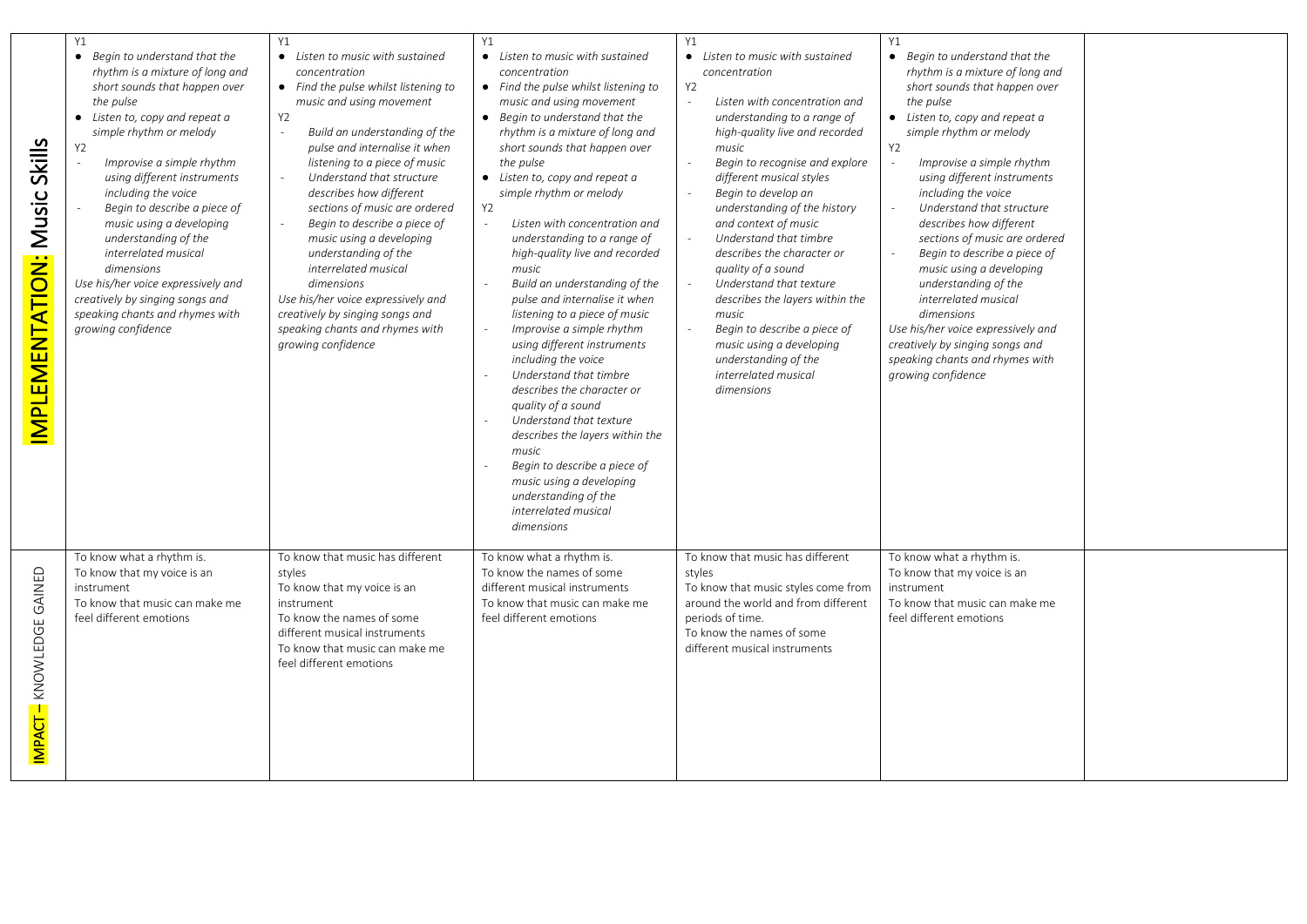| Y1<br>• I understand the rights and<br>responsibilities as a member<br>of my class<br>• I know my views are valued<br>and can contribute to the<br>Learning Charter<br>• I can recognise the choices I<br>make and understand the<br>consequences<br>Y2<br>• I can identify some of my<br>hopes and fears for this year<br>• I understand the rights and<br>responsibilities for being a<br><b>Skills</b><br>member of my class and<br>school<br>• I can listen to other people<br><b>PSHEe</b><br>and contribute my own ideas<br>about rewards and<br>consequences<br>• I understand how following<br>the Learning Charter will<br><b>MPLEMENTATION:</b><br>help me and others learn<br>• I can recognise the choices I<br>make and understand the<br>consequences | Υ1<br>• I can tell you some ways I am<br>different from my friends<br>• I understand these differences make<br>us all special and unique<br>*I know some people I could talk to if I<br>was feeling unhappy or being bullied.<br>*I can tell you what bullying is.<br>Y2<br>• I can identify some ways in which my<br>friend is different from me<br>• I can tell you why I value this<br>difference about him/her<br>• I am starting to understand<br>that sometimes people make<br>assumptions about boys and<br>girls<br>• I understand that bullying is<br>sometimes about difference<br>• I can recognise what is right<br>and wrong and know how to<br>look after myself | Υ1<br>• I can set simple goals<br>• I can set a goal and work<br>out how to achieve it<br>• I understand how to work<br>well with a partner<br>$\bullet$ I can tackle a new<br>challenge and understand<br>this might stretch my<br>learning<br>• I can identify obstacles<br>which make it more<br>difficult to achieve my<br>new challenge and can<br>work out how to<br>overcome them<br>• I can tell you how I felt<br>when I succeeded in a<br>new challenge and how I<br>celebrated it<br>Y2<br>I can choose a realistic<br>goal and think about<br>how to achieve it<br>I carry on trying<br>$\bullet$<br>(persevering) even<br>when I find things<br>difficult<br>I can recognise who I<br>work well with and<br>who it is more difficult<br>for me to work with<br>· I can tell you some ways I<br>worked well with my<br>group | Y1<br>I understand the difference between<br>$\bullet$<br>being healthy and unhealthy, and know<br>some ways to keep myself healthy<br>I know how to make healthy lifestyle<br>$\bullet$<br>choices<br>I know how to keep myself clean and<br>$\bullet$<br>healthy, and understand how germs<br>cause disease/illness I know that all<br>household products including medicines<br>can be harmful if not used properly<br>I understand that medicines can help<br>$\bullet$<br>me if I feel poorly and I know how to use<br>them safely<br>I know how to keep safe when crossing<br>the road, and about people who can<br>help me to stay safe<br>I can tell you why I think my body is<br>$\bullet$<br>amazing and can identify some ways to<br>keep it safe and healthy<br>Y2<br>• I know what I need to keep my body<br>healthy<br>• I can show or tell you what relaxed means<br>and I know some things that make me feel<br>relaxed and some that make me feel<br>stressed<br>• I understand how medicines work in my<br>body and how important it is to use them<br>safely<br>• I can sort foods into the correct food<br>groups and know which foods my body<br>needs every day to keep me healthy<br>• I can make some healthy snacks and<br>explain why they are good for my body | Y1<br>I can identify the members<br>$\bullet$<br>of my family and understand<br>that there are lots of<br>different types of families<br>I can identify what being a<br>good friend means to me<br>I know appropriate ways of<br>physical contact to greet my<br>friends and know which<br>ways I prefer<br>I know who can help me in<br>my school community<br>I can recognise my qualities<br>as person and a friend<br>I can tell you why I<br>appreciate someone who is<br>special to me<br>Y2<br>$\bullet$<br>I can identify the roles and<br>responsibilities of each<br>member of my family and<br>can reflect on the<br>expectations for males and<br>females<br>I can identify and put into<br>practice some of the skills of<br>friendship eg. taking turns,<br>being a good listener<br>I know and can use some<br>strategies for keeping<br>myself safe online<br>I can explain how some of<br>the actions and work of<br>people around the world<br>help and influence my life<br>I understand how my needs<br>and rights are shared by<br>children around the world<br>and can identify how our<br>lives may be different.<br>• I know how to express my<br>appreciation to my friends and<br>family | Υ1<br>I am starting to<br>$\bullet$<br>understand the life cycles<br>of animals and humans<br>I can tell you some things<br>$\bullet$<br>about me that have<br>changed and some things<br>about me that have stayed<br>the same<br>I can tell you how my body<br>$\bullet$<br>has changed since I was a<br>baby<br>I can identify the parts of<br>$\bullet$<br>the body that make boys<br>different to girls and can<br>use the correct names for<br>these: penis, testicles,<br>vagina, vulva, anus<br>$\bullet$<br>I understand that every<br>time I learn something new<br>I change a little bit<br>I can tell you about<br>changes that have<br>happened in my life<br>Y2 I can recognise cycles of<br>$\bullet$<br>life in nature<br>I can tell you about the<br>$\bullet$<br>natural process of growing<br>from young to old and<br>understand that this is not<br>in my control<br>I can recognise how my<br>$\bullet$<br>body has changed since I<br>was a baby and where I am<br>on the continuum from<br>young to old<br>I can recognise the physical<br>differences between boys<br>and girls, use the correct<br>names for parts of the<br>body (penis, anus, testicles,<br>vagina, vulva) and<br>appreciate that some parts<br>of my body are private<br>I understand there are<br>$\bullet$<br>different types of touch<br>and can tell you which<br>ones I like and don't like<br>I can identify what I am<br>looking forward to when I<br>move to my next class |
|---------------------------------------------------------------------------------------------------------------------------------------------------------------------------------------------------------------------------------------------------------------------------------------------------------------------------------------------------------------------------------------------------------------------------------------------------------------------------------------------------------------------------------------------------------------------------------------------------------------------------------------------------------------------------------------------------------------------------------------------------------------------|--------------------------------------------------------------------------------------------------------------------------------------------------------------------------------------------------------------------------------------------------------------------------------------------------------------------------------------------------------------------------------------------------------------------------------------------------------------------------------------------------------------------------------------------------------------------------------------------------------------------------------------------------------------------------------|------------------------------------------------------------------------------------------------------------------------------------------------------------------------------------------------------------------------------------------------------------------------------------------------------------------------------------------------------------------------------------------------------------------------------------------------------------------------------------------------------------------------------------------------------------------------------------------------------------------------------------------------------------------------------------------------------------------------------------------------------------------------------------------------------------------------------------------|--------------------------------------------------------------------------------------------------------------------------------------------------------------------------------------------------------------------------------------------------------------------------------------------------------------------------------------------------------------------------------------------------------------------------------------------------------------------------------------------------------------------------------------------------------------------------------------------------------------------------------------------------------------------------------------------------------------------------------------------------------------------------------------------------------------------------------------------------------------------------------------------------------------------------------------------------------------------------------------------------------------------------------------------------------------------------------------------------------------------------------------------------------------------------------------------------------------------------------------------------------------------------------------------|--------------------------------------------------------------------------------------------------------------------------------------------------------------------------------------------------------------------------------------------------------------------------------------------------------------------------------------------------------------------------------------------------------------------------------------------------------------------------------------------------------------------------------------------------------------------------------------------------------------------------------------------------------------------------------------------------------------------------------------------------------------------------------------------------------------------------------------------------------------------------------------------------------------------------------------------------------------------------------------------------------------------------------------------------------------------------------------------------------------------------------------------------------------------------------------------------------------------|---------------------------------------------------------------------------------------------------------------------------------------------------------------------------------------------------------------------------------------------------------------------------------------------------------------------------------------------------------------------------------------------------------------------------------------------------------------------------------------------------------------------------------------------------------------------------------------------------------------------------------------------------------------------------------------------------------------------------------------------------------------------------------------------------------------------------------------------------------------------------------------------------------------------------------------------------------------------------------------------------------------------------------------------------------------------------------------------------------------------------------------------------------------------------------------------------------------------------------------------------------------------------------------------------------------------------------------------------------------------------------------------------------------------------------------------------------------------------------|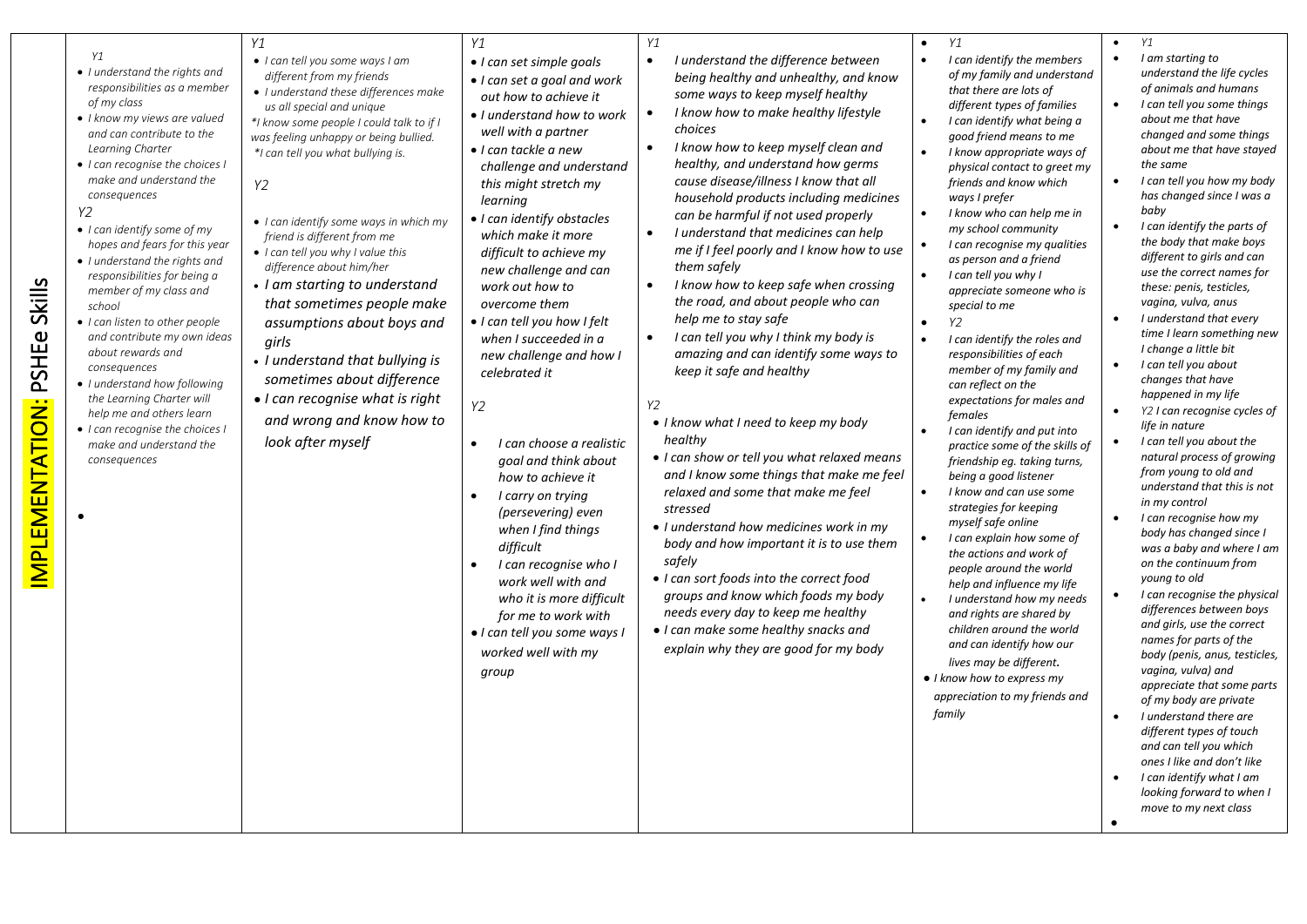| I <mark>mpact –</mark><br>Knowledge<br>Gained | To know that the choices I<br>make have consequences.<br>To know that I have<br>responsibilities at school.                                                                                                                                                                                                                                                                                                                                                                                                                                                                                                                                                                                                                                                                                                       | To know the ways that I am different<br>from my friends.<br>To know some things that make me<br>special.                                                                                                                                                                                                                                                                                                                                                                                                                                                                                                                      | To know what it feels like to<br>succeed at a challenge.<br>To know how to work as a<br>group.                                                                                                                                                                                                                                                                                                                                                                                                                                                                                                                                                                                                                                                                                                                       | To know ways to keep my body safe.<br>To know the things that keep my body healthy<br>To know which foods help give me a balanced diet.                                                                                                                                                                                                                                                                                                                                                                                                                                                                                                                                                                                                                                                                                                                                                                                                         | To know and respect that families<br>come in all shapes and sizes<br>vocabulary that describes my<br>feelings.<br>To know a range of techniques for<br>sorting out problems.                                                                                                                                                                                                       | To know the names of the body<br>parts that are different for boys<br>and girls.<br>To know that some body parts<br>are private.                                                                                                                                                                                                                                                                                                                                                                                                                                                                                                                                                                                                                                                                                     |
|-----------------------------------------------|-------------------------------------------------------------------------------------------------------------------------------------------------------------------------------------------------------------------------------------------------------------------------------------------------------------------------------------------------------------------------------------------------------------------------------------------------------------------------------------------------------------------------------------------------------------------------------------------------------------------------------------------------------------------------------------------------------------------------------------------------------------------------------------------------------------------|-------------------------------------------------------------------------------------------------------------------------------------------------------------------------------------------------------------------------------------------------------------------------------------------------------------------------------------------------------------------------------------------------------------------------------------------------------------------------------------------------------------------------------------------------------------------------------------------------------------------------------|----------------------------------------------------------------------------------------------------------------------------------------------------------------------------------------------------------------------------------------------------------------------------------------------------------------------------------------------------------------------------------------------------------------------------------------------------------------------------------------------------------------------------------------------------------------------------------------------------------------------------------------------------------------------------------------------------------------------------------------------------------------------------------------------------------------------|-------------------------------------------------------------------------------------------------------------------------------------------------------------------------------------------------------------------------------------------------------------------------------------------------------------------------------------------------------------------------------------------------------------------------------------------------------------------------------------------------------------------------------------------------------------------------------------------------------------------------------------------------------------------------------------------------------------------------------------------------------------------------------------------------------------------------------------------------------------------------------------------------------------------------------------------------|------------------------------------------------------------------------------------------------------------------------------------------------------------------------------------------------------------------------------------------------------------------------------------------------------------------------------------------------------------------------------------|----------------------------------------------------------------------------------------------------------------------------------------------------------------------------------------------------------------------------------------------------------------------------------------------------------------------------------------------------------------------------------------------------------------------------------------------------------------------------------------------------------------------------------------------------------------------------------------------------------------------------------------------------------------------------------------------------------------------------------------------------------------------------------------------------------------------|
| Skills<br>E<br>IMPLEMENTATION:                | <b>Hockey skills</b><br><b>Y1</b><br>$\bullet$ can make a short pass using<br>accuracy to a partner to<br>understand what we need to<br>do if distance changes<br>·Link skills and actions in<br>different ways to suit<br>different activities<br>●Zig zag through a series of<br>markers spaced evenly, about<br>2m apart<br>·Describe and comment on<br>performance<br>● To understand words like<br>control and how to use<br>different parts of our stick to<br>move the ball to explore<br>change of direction and<br>changes of speed being able<br>to start and stop in control.<br>• Explore a range of different<br>passes using a varied distance<br>●Structure sequences of<br>actions and skills in different<br>orders to improve<br>performance (speed /<br>direction / level / etc.)<br>$\bullet$ | <b>Ball Games skills</b><br>Y1<br>• To get a basic understanding of how<br>we can move a basketball by dribbling<br>it. Using the correct technique to make<br>progress while maintaining control.<br>• I can attempt three different basketball<br>passes which show control and<br>accuracy<br>Y <sub>2</sub><br>·I understand how to keep a ball in<br>control while standing still and<br>dribbling and have begun to keep in<br>controlled while taking steps forwards.<br>· I can confidently show three different<br>passes using control an accuracy and<br>understand which is best to use<br>depending on distance. | <b>Gymnastics skills</b><br><b>Y1</b><br>• To explore basic body<br>movements and look at<br>different shapes and numbers<br>we can using our bodies. And<br>beginning to look at making<br>balances using a range of<br>body parts How can we<br>maintain a balance?<br>• To look at exploring ways of<br>traveling do we have to go<br>forwards? We can go under<br>and over looking at sliding<br>crawling jumping.<br>• Using our bodies to make<br>shapes and numbers, and<br>looking at what body parts<br>we can use to maintain a<br>balance do we just have to<br>use one body part at a time?<br>$\bullet$ I can think independently<br>about how to travel across a<br>piece equipment and link my<br>movements to animals and<br>different emotions and<br>seasons making the links<br>between feelings. | Cricket<br><b>Y1</b><br>•I can confidently catch a bean bag using correct<br>technique. And begin to look at catching a small<br>ball using the same technique.<br>. I can show understanding on how to throw both<br>underarm and overarm and explain where and<br>why I would select that type of throw and show<br>consistency throughout.<br>•I can recap technique for catching.<br>. I can safely hold a bat and understand the<br>swinging motion.<br>•I can show understanding and technique when an<br>object is thrown in my direction. And adapt my<br>hands depending on the size and height.<br>. I can show understanding when throwing both<br>over and under arm using correct technique and<br>accuracy and being able to adjust my throws<br>depending on distance.<br>·I can safely hold a bat and understand the<br>swinging motion.<br>· I can start to link other skills previously learnt and<br>put them into practice. | <b>Dance skills</b><br>Y1<br>• Establish sequences of actions<br>and skills which have a clear<br>beginning, middle and ending<br>• Describe and comment on<br>performance<br>Y <sub>2</sub><br>• Compare his/her performance<br>with others<br>• Structure sequences of actions<br>and skills in different orders to<br>improve performance (speed /<br>direction / level / etc.) | <b>Athletics skills</b><br><b>Y1</b><br>$\bullet$ can show technique with my<br>running and adapt depending<br>on distance.<br>•I can show technique while<br>throwing a javelin and identify<br>and measure my result. And<br>start to begin to look at how to<br>improve my own and others<br>performances<br>·I understand how to be safe<br>while carrying and throwing a<br>javelin being mindful of others<br>in my class.<br>•I can identify in myself and<br>others what makes a good<br>runner I can show technique<br>and understanding on how to<br>improve my performance.<br>• Show technique while throwing<br>a javelin and identify what I<br>need to do improve<br>performance.<br>•I understand how to be safe<br>while carrying and throwing a<br>javelin being mindful of others<br>in my class. |
| <mark>IMPACT –</mark> KNOWLEDGE<br>GAINED     | To know the correct position<br>to use to hold a hockey stick<br>To know the techniques<br>needed to perform simple<br>passes                                                                                                                                                                                                                                                                                                                                                                                                                                                                                                                                                                                                                                                                                     | To know what I need to do to control a<br>ball.<br>To know what I need to do to accurately<br>pass a ball using either hands or feet.                                                                                                                                                                                                                                                                                                                                                                                                                                                                                         | To know a range of balances<br>To know which equipment to<br>use<br>To know different jumps and<br>turns                                                                                                                                                                                                                                                                                                                                                                                                                                                                                                                                                                                                                                                                                                             | To know the correct position to use to hold a<br>cricket bat<br>To know the techniques needed to perform a<br>simple bowling action.<br>To know the techniques to perform a simple<br>batting action                                                                                                                                                                                                                                                                                                                                                                                                                                                                                                                                                                                                                                                                                                                                            | To know different ways to move<br>my body to create different<br>shapes<br>To know the impact music has on<br>the type of dances I will perform                                                                                                                                                                                                                                    | To know effective running<br>techniques.<br>To know effective throwing<br>techniques.                                                                                                                                                                                                                                                                                                                                                                                                                                                                                                                                                                                                                                                                                                                                |